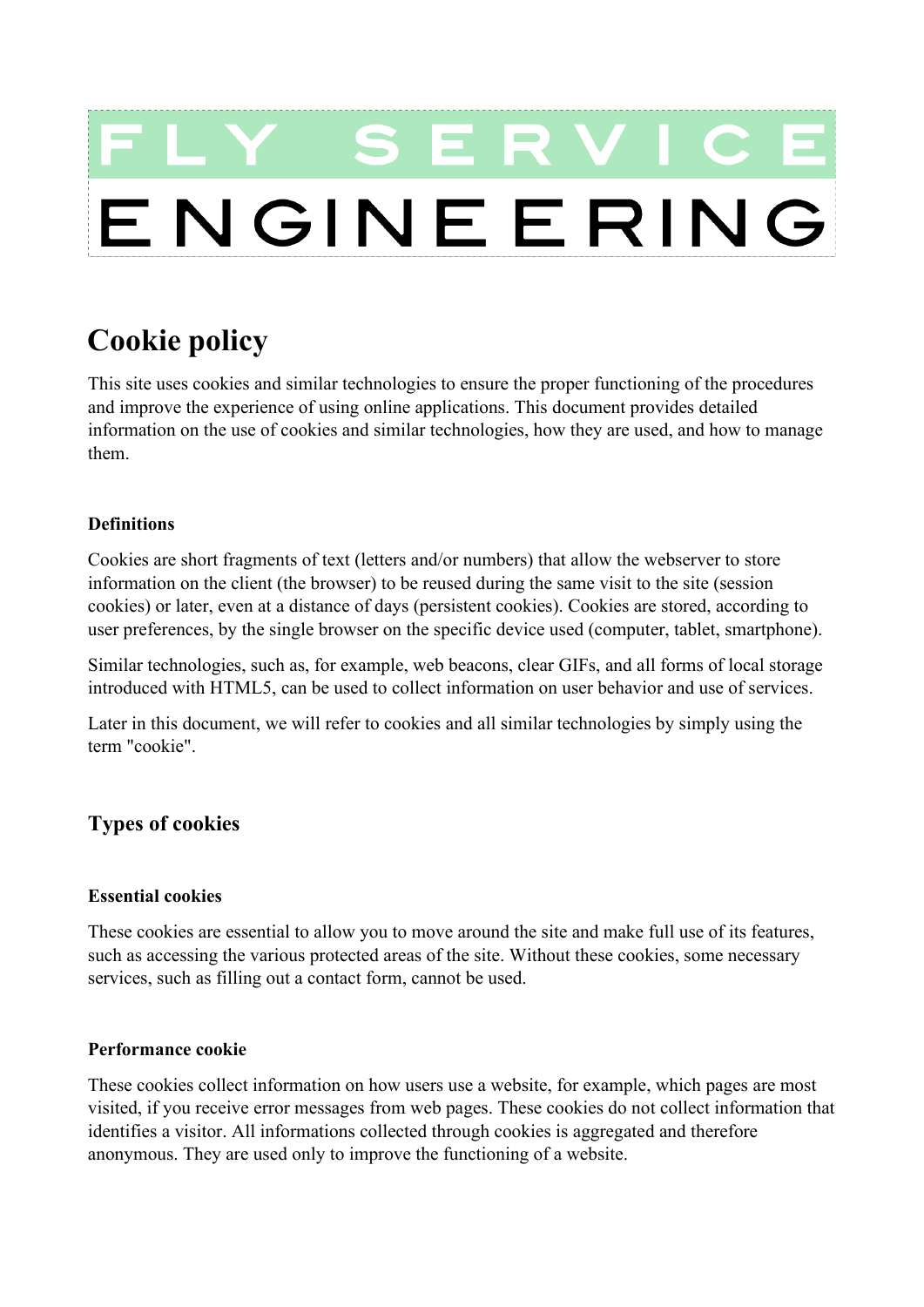# **Functionality cookies**

Cookies allow the site to remember the choices made by the user (such as name, language, or region of origin) and provide customized advanced features. These cookies can also be used to remember changes made to text size, fonts, and other parts of web pages that can be customized. They can also be used to provide services you have asked for such as watching a video or commenting on a blog. The information collected by these types of cookies can be made anonymous and unable to monitor your browsing activity on other websites.

# **Third-party cookies**

By visiting a website you may receive cookies from both the visited site ("owners") and sites managed by other organizations ("third parties"). A notable example is the presence of "social plugins" for Facebook, Instagram, and LinkedIn. These are parts of the visited page generated directly by the aforementioned sites and integrated into the page of the host site. The most common use of social plugins is aimed at sharing content on social networks.

The presence of these plugins involves the transmission of cookies to and from all sites managed by third parties. The management of the information collected by "third parties" is governed by the relevant information to which reference should be made. To ensure greater transparency and convenience, the web addresses of the various information and methods for managing cookies are shown below.

Facebook information:<https://www.facebook.com/help/cookies/>

Facebook (configuration): log into your account. Privacy section.

Instagram information:<https://www.facebook.com/help/instagram/1896641480634370>

Instagram (configuration):<https://help.instagram.com/519522125107875>

Linkedin information:<https://www.linkedin.com/legal/cookie-policy>

Linkedin (configuration):<https://www.linkedin.com/settings/>

Twitter information:<https://support.twitter.com/articles/20170514>

Youtube information:<https://policies.google.com/privacy?hl=en&gl>

# **Google Analytics**

This site also includes certain components transmitted by Google Analytics, a web traffic analysis service provided by Google, Inc. ("Google"). Also in this case these are third-party cookies collected and managed anonymously to monitor and improve the performance of the host site (performance cookies).

Google Analytics uses "cookies" to collect and analyze anonymous information on site usage behavior (including the user's IP address. This site does not use (and does not allow third-parties to use) the analysis tool of Google to monitor or collect personal identification information. Google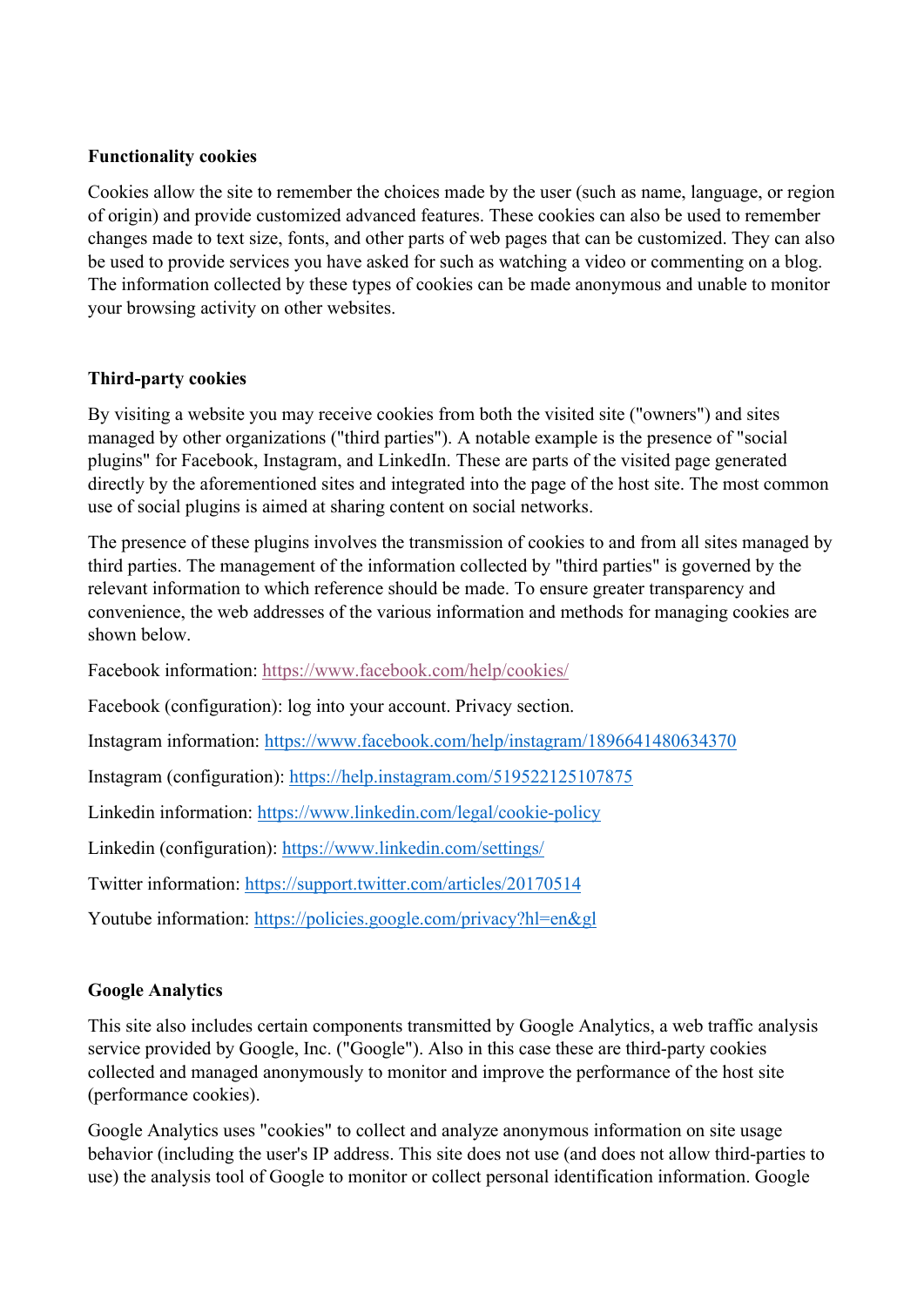does not associate the IP address with any other data held by Google nor does it try to link an IP address with the identity of a user.

Google may also communicate this information to third parties where this is required by law or where such third parties process the aforementioned information on behalf of Google.

For more information, please refer to the link below:

<https://www.google.it/policies/privacy/partners/>

The user can selectively disable the action of Google Analytics by installing the opt-out component provided by Google on their browser. To disable the action of Google Analytics, please refer to the link below:

<https://tools.google.com/dlpage/gaoptout>

# **Duration of cookies**

Some cookies (session cookies) remain active only until the browser is closed or the logout command is executed. Other cookies "survive" when the browser is closed and are also available on subsequent visits by the user.

These cookies are called persistent and their duration is set by the server at the time of their creation. In some cases a deadline is set, in other cases the duration is unlimited.

However, by browsing the pages of this site, you can interact with sites managed by third parties that can create or modify persistent and profiling cookies.

## **Cookie management**

The user can decide whether or not to accept cookies using the settings on their browser.

Attention: the total or partial disabling of technical cookies can compromise the use of the site features reserved for registered users. On the contrary, the usability of public content is also possible by completely disabling cookies.

Disabling "third party" cookies does not affect navigability in any way.

The setting can be enabled specifically for the different websites and web applications. Furthermore, the best browsers allow you to define different settings for "proprietary" and "third party" cookies.

By way of example, in Firefox, through the Tools-> Options -> Privacy menu, you can access a control panel where you can define whether or not to accept the different types of cookies and proceed with their removal.

Chrome[:https://support.google.com/chrome/answer/95647?hl=en&co=GENIE.Platform%3DDeskto](https://support.google.com/chrome/answer/95647?hl=en&co=GENIE.Platform%3DDesktop) [p](https://support.google.com/chrome/answer/95647?hl=en&co=GENIE.Platform%3DDesktop)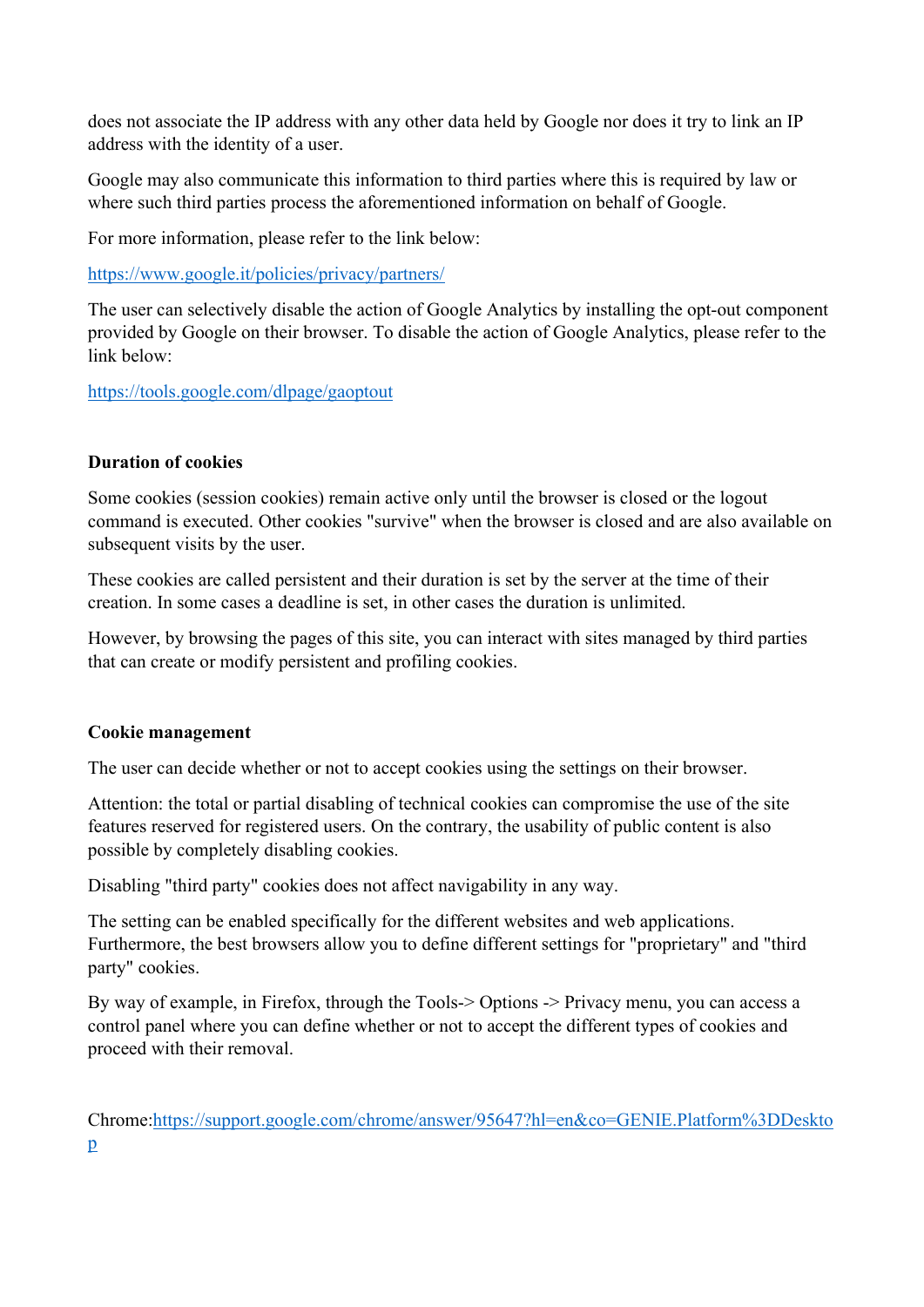Firefox: [https://support.mozilla.org/en-US/kb/cookies-information-websites-store-on-your](https://support.mozilla.org/en-US/kb/cookies-information-websites-store-on-your-computer%23w_cookie-settings)[computer#w\\_cookie-settings](https://support.mozilla.org/en-US/kb/cookies-information-websites-store-on-your-computer%23w_cookie-settings)

Microsoft Edge: [https://support.microsoft.com/en-us/microsoft-edge/delete-cookies-in-microsoft](https://support.microsoft.com/en-us/microsoft-edge/delete-cookies-in-microsoft-edge-63947406-40ac-c3b8-57b9-2a946a29ae09)[edge-63947406-40ac-c3b8-57b9-2a946a29ae09](https://support.microsoft.com/en-us/microsoft-edge/delete-cookies-in-microsoft-edge-63947406-40ac-c3b8-57b9-2a946a29ae09)

Opera: [https://help.opera.com/en/latest/web-preferences/#cookies](https://help.opera.com/en/latest/web-preferences/%23cookies)

Safari:<https://support.apple.com/et-ee/guide/safari/sfri11471/mac>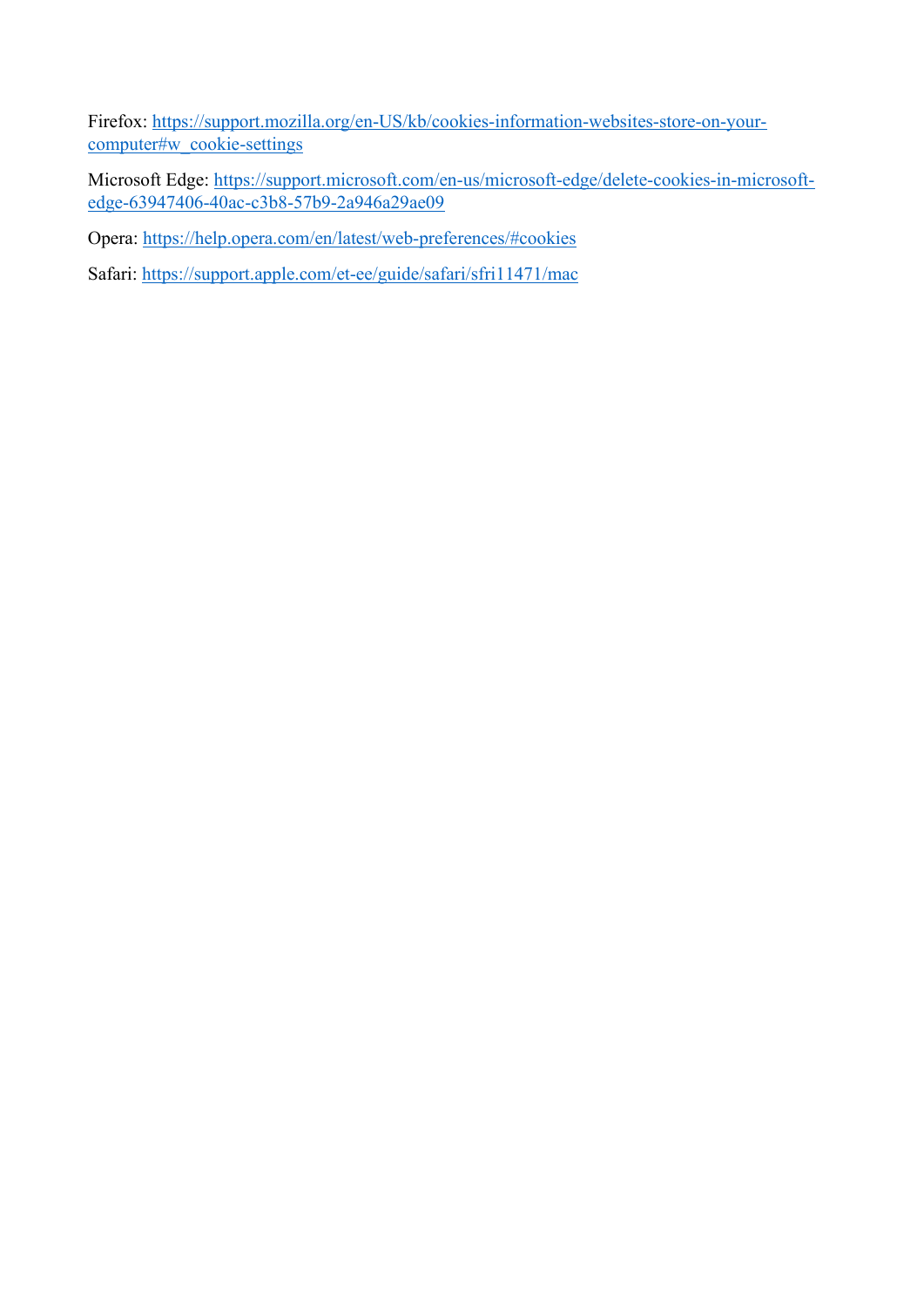# FLY SERVICI ENGINEERING

# **Politica dei cookie**

Questo sito utilizza cookie e tecnologie simili per garantire il corretto funzionamento delle procedure

e migliorare l'esperienza di utilizzo delle applicazioni online. Il presente documento fornisce informazioni dettagliate sull'uso dei cookie e di tecnologie similari, su come vengono utilizzati e su come gestirli.

# **Definizioni**

I cookie sono brevi frammenti di testo (lettere e/o numeri) che permettono al server web di memorizzare

informazioni sul client (il browser) da riutilizzare durante la stessa visita al sito (cookie di sessione) o in seguito, anche in un altro sito, o successivamente, anche a distanza di giorni (cookie permanenti). I cookie vengono memorizzati, in base alle preferenze dell'utente, dal singolo browser sullo specifico dispositivo utilizzato (computer, tablet, smartphone).

Tecnologie simili, come ad esempio i web beacon, clear GIF e tutte le forme di memorizzazione locale

introdotte con HTML5, possono essere utilizzate per raccogliere informazioni sul comportamento degli utenti e sull'uso dei servizi.

Più avanti in questo documento, ci riferiremo ai cookie e a tutte le tecnologie simili usando semplicemente il

termine "cookie".

# **Tipi di cookie**

## **Cookie essenziali**

Questi cookie sono essenziali per permetterti di muoverti all'interno del sito e utilizzare appieno le sue funzionalità, come l'accesso alle varie aree protette del sito. Senza questi cookie, alcuni servizi necessari

come la compilazione di un modulo di contatto, non possono essere utilizzati.

## **Performance cookie**

Questi cookie raccolgono informazioni su come gli utenti utilizzano un sito web, per esempio, quali pagine sono più visitate, se si ricevono messaggi di errore dalle pagine web. Questi cookie non raccolgono informazioni che identificano un visitatore. Tutte le informazioni raccolte attraverso i cookie sono aggregate e quindi anonime. Sono utilizzati solo per migliorare il funzionamento di un sito web.

## **Functionality cookie**

I cookie permettono al sito di ricordare le scelte fatte dall'utente (come il nome, la lingua o la regione di provenienza) e di fornire funzioni avanzate personalizzate. Questi cookie possono anche essere utilizzati per ricordare le modifiche apportate alle dimensioni del testo, ai caratteri e ad altre parti delle pagine web che possono essere personalizzate. Possono anche essere utilizzati per fornire servizi che avete richiesto, come guardare un video o commentare un blog. Le informazioni raccolte da questi tipi di cookie possono essere rese anonime e incapaci di monitorare la tua attività di navigazione su altri siti web.

## **Cookie di terze parti**

Visitando un sito web si possono ricevere cookie sia dal sito visitato sia da siti gestiti da altre organizzazioni ("terze parti"). Un esempio notevole è la presenza di "social plugin" per Facebook, Instagram e LinkedIn. Si tratta di parti della pagina visitata generate direttamente dai suddetti siti e integrate nella pagina del sito ospitante. L'uso più comune dei social plugin è finalizzato alla condivisione di contenuti sui social network.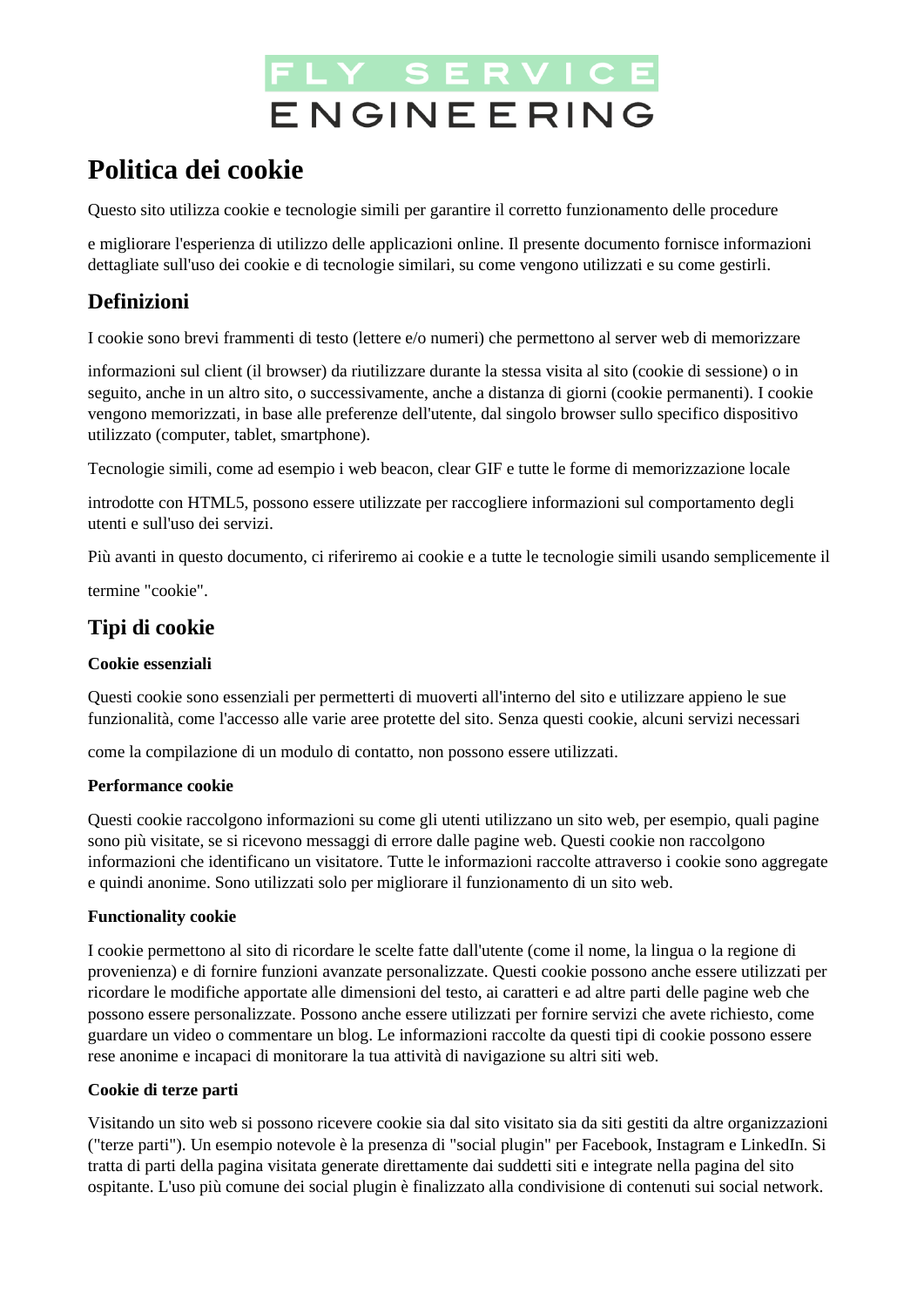# FLY SERVICI ENGINEERING

La presenza di questi plugin comporta la trasmissione di cookie da e verso tutti i siti gestiti da terzi. La gestione delle informazioni raccolte da "terze parti" è disciplinata dalla relativa informativa a cui si rimanda. Per garantire una maggiore trasparenza e comodità, di seguito sono riportati gli indirizzi web delle varie informative e delle modalità di gestione dei cookie.

Facebook information:<https://www.facebook.com/help/cookies/> Facebook (configuration): log into your account. Privacy section. Instagram information: https://www.facebook.com/help/instagram/1896641480634370 Instagram (configuration): https://help.instagram.com/519522125107875 Linkedin information: https://www.linkedin.com/legal/cookie-policy Linkedin (configuration): https://www.linkedin.com/settings/ Twitter information: https://support.twitter.com/articles/20170514 Youtube information:<https://policies.google.com/privacy?hl=en&gl>

## **Google Analytics**

Questo sito include anche talune componenti trasmesse da Google Analytics, un servizio di analisi del traffico web fornito da Google, Inc. ("Google"). Anche in questo caso si tratta di cookie di terze parti raccolti e gestiti in forma anonima per monitorare e migliorare le prestazioni del sito ospitante (performance cookie).

Google Analytics utilizza i "cookie" per raccogliere e analizzare informazioni anonime sul comportamento d'uso del sito (compreso l'indirizzo IP dell'utente). Questo sito non utilizza (e non permette a terzi di utilizzare) lo strumento di analisi di Google per monitorare o raccogliere informazioni di identificazione personale. Google non associa l'indirizzo IP a nessun altro dato posseduto da Google né cerca di collegare un indirizzo IP all'identità di un utente.

Google può anche comunicare queste informazioni a terzi ove ciò sia imposto dalla legge o dove tali terzi trattino le suddette informazioni per conto di Google.

Per ulteriori informazioni, si prega di fare riferimento al link sottostante:

<https://www.google.it/policies/privacy/partners/>

L'utente può disabilitare selettivamente l'azione di Google Analytics installando il componente di opt-out fornito da Google sul proprio browser. Per disabilitare l'azione di Google Analytics, si prega di fare riferimento al link sottostante:

#### <https://tools.google.com/dlpage/gaoptout>

#### **Durata dei cookie**

Alcuni cookie (cookie di sessione) rimangono attivi solo fino alla chiusura del browser o all'esecuzione del comando di logout. Altri cookie "sopravvivono" alla chiusura del browser e sono disponibili anche nelle visite successive dell'utente.

Questi cookie sono chiamati permanenti e la loro durata è impostata dal server al momento della loro creazione. In alcuni casi è fissata una scadenza, in altri casi la durata è illimitata.

Tuttavia, navigando sulle pagine di questo sito, è possibile interagire con siti gestiti da terze parti che possono creare o modificare cookie persistenti e di profilazione.